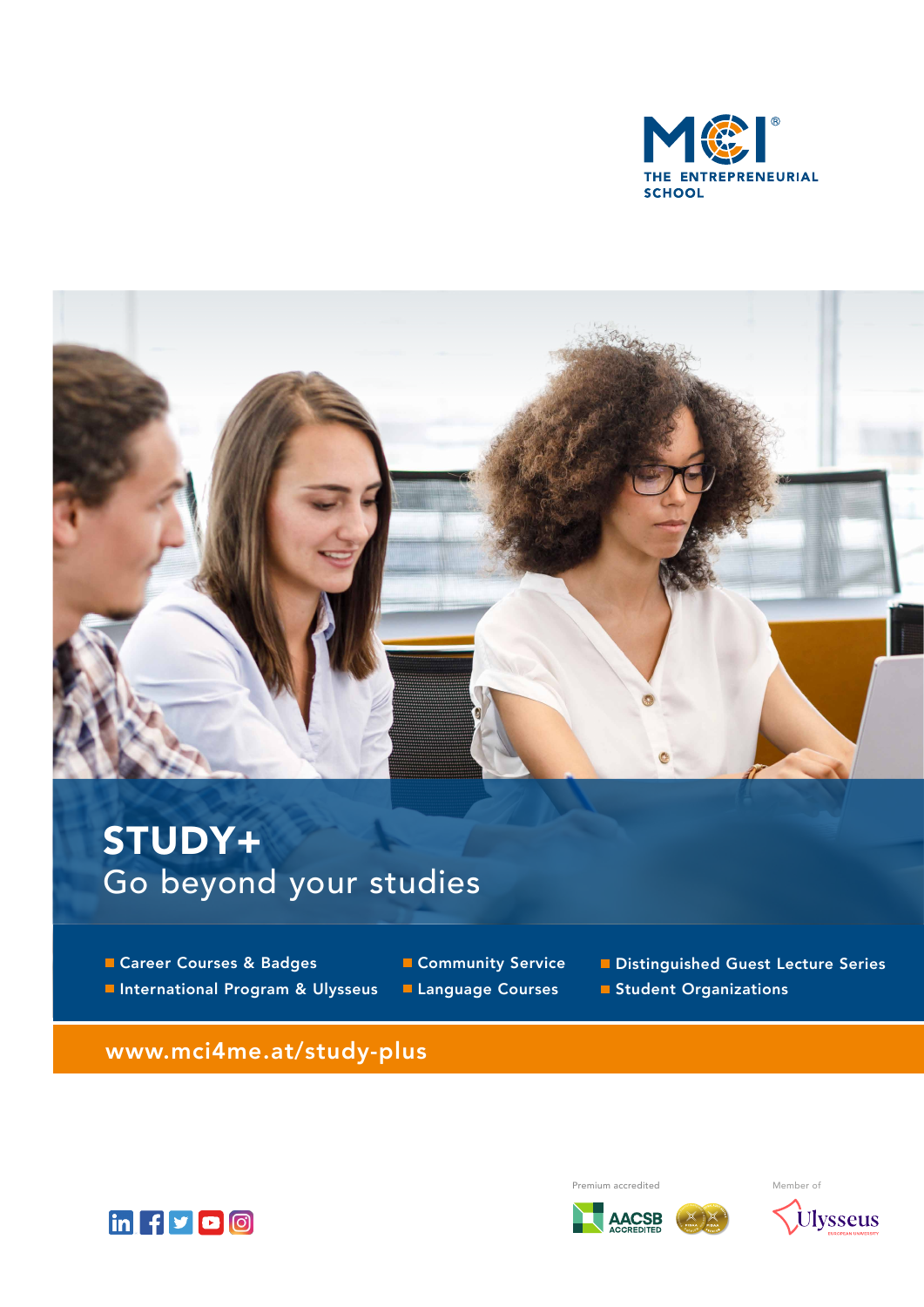

# CAREER COURSES ACADEMIC YEAR 2021/2022

#### FACE TO FACE SEMINARS & WORKSHOPS

| Assessment Center - Falle oder Chance?    |                |
|-------------------------------------------|----------------|
| <b>Assessment Center Training</b>         | 14             |
| Bewerbungstraining & Selbstmarketing      | 12             |
| Blogging & Storytelling                   | 14             |
| Digital Entrepreneurship (3 ECTS)         | ₩              |
| Digitales Marketing Grundlagen (3,5 ECTS) | 数              |
| Finding your perfect match                | $\sqrt{2}$     |
| Führung & Verantwortung                   | $\sqrt{2}$     |
| How to carry out a perfect job interview  | 12             |
| HTML/CSS-Grundlagen                       | $\overline{A}$ |
| Innovation & Start-Up (3 ECTS)            | ₩              |
| Instagram Marketing                       | $\sqrt{2}$     |
| LaTeX - Engineering Spezial               | R              |
| LaTeX - Fortgeschritten                   | 14             |
| LaTeX - Grundlagen                        | 14             |
| Leadership & Responsibility               | $\sqrt{2}$     |

#### www.mci4me.at/career-calendar

| Matlab                                                                 |               |
|------------------------------------------------------------------------|---------------|
| Mein Profil & Karriereplan                                             | $\mathscr A$  |
| Personenzertifizierung zum Process Analyst                             | $\mathscr A$  |
| Photoshop - Grundlagen                                                 | $\sqrt{2}$    |
| Presentation skills for academic settings                              | $\mathscr A$  |
| Professionelles Verkosten im Berufsalltag                              | $\mathcal{A}$ |
| Resilienz - Was uns stark macht                                        | R             |
| Rethoric for debating                                                  | 12            |
| Selbstsorge & Mental health                                            | R             |
| Selling yourself for the right job                                     | Ø             |
| Social Media Marketing (3 ECTS)                                        | ₩             |
| Tipps für die Bewerbung & Personal Branding                            | ≘             |
| Wieviel bin ich wert? Die Gehaltsfrage für Berufsein-<br>steiger/innen | ≘             |
| Working across cultures                                                |               |

#### MCI WEBINAR | ONLINE | BLENDED COURSES

| 23 things - Building Digital Skills            | 외<br>ş |
|------------------------------------------------|--------|
| Bibliographic management with Citavi           | 囟      |
| <b>Bridging Cultures</b>                       | 囟      |
| <b>Business Ethics (3 ECTS)</b>                | ₩      |
| Competences for responsible management         | 囟      |
| <b>Corporate Social Responsibility</b>         | 囟      |
| Crash-Kurs Rechtschreibung                     | 图      |
| Data Science - An Overview (3,5 ECTS)          | ₩      |
| Defensive Communication                        | ষ্ট্ৰ  |
| <b>Digital Learning Opportunities</b>          | 囟      |
| Digital Marketing - An Introduction (3,5 ECTS) | 桊      |
| Digitalization, Ethics & Values                | 图      |
| Entrepreneurship & Business Models             | 令      |
| Entrepreneurship in Family Firms (3 ECTS)      | 桊<br>₩ |
| Excel für Fortgeschrittene                     | 图      |
| Excel für leicht Fortgeschrittene              | 图      |
| <b>Exponential Transformation</b>              | 囟      |
| Fit & Gelassen durchs Studium                  | 囟      |
| Get to know your library                       | 囟      |
| Google Ads                                     | 囟      |
| Google Analytics                               | 囟      |

| Hidden entrepreneurial champions                                                 | ೯          |
|----------------------------------------------------------------------------------|------------|
| How to apply in English                                                          | 囟          |
| How to build a personal website                                                  | 囟          |
| Introduction into Family Business Management                                     | ষ্ট্ৰ      |
| Introduction into Start-up Communities                                           | 图          |
| Introduction to Data Visualization with Tableau                                  | டி<br>令    |
| Kenne deine Bibliothek                                                           | 图          |
| LaTex - Engineering Spezial                                                      | 囟          |
| LaTeX - Fortgeschritten                                                          | 囟          |
| LaTeX - Grundlagen                                                               | 图          |
| Lernen (wieder) lernen:<br>Study Skills für den erfolgreichen Start ins Semester | 囟          |
| LinkedIn für die berufliche Zukunft nutzen                                       | 囟          |
| Literature research in databases                                                 | 囟          |
| Literaturrecherche & Literaturverwaltung mit Citavi                              | 图          |
| MOOC: EU values & digitalization (4 ECTS)                                        | 令<br>டி    |
| Online-Shop: Strategies, Guidelines & Solutions -<br>An Introduction             | <b>ごうき</b> |
| <b>Pitch Training</b>                                                            | 囟          |
| Präsentieren mit Screencasts                                                     | 图          |
| Professional digital communication & teamwork                                    | 图          |
| Python                                                                           | ۱          |

Seminar  $\boxed{\alpha}$  MCI Webinar  $\boxed{\alpha}$  Online Course  $\widehat{\mathcal{R}}$  Winter School  $\frac{1}{N}$  Summer School  $\frac{1}{N}$  Lunch  $\blacksquare$  Events  $\blacksquare$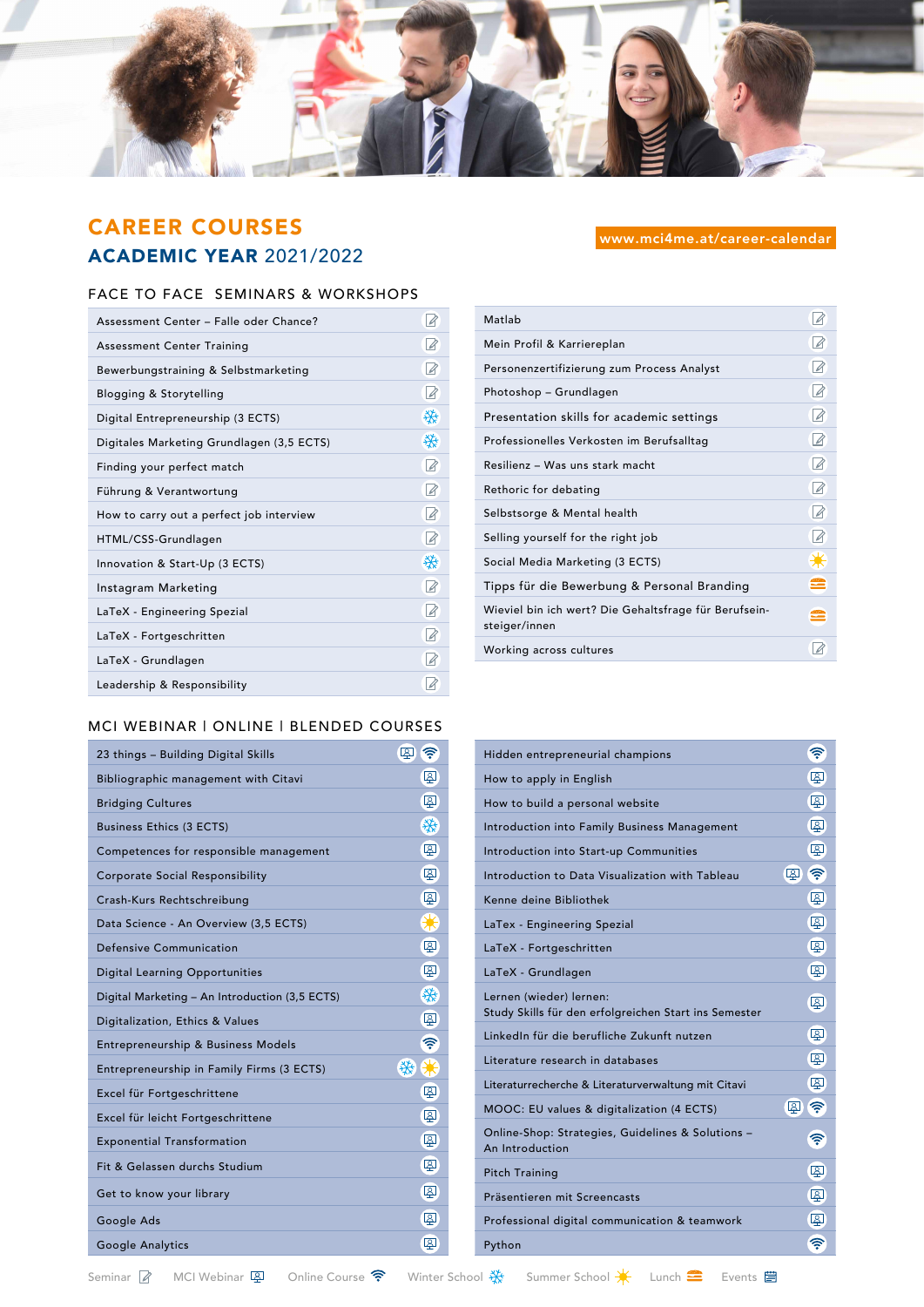management Business emarketing ommunication Smart Technologies IT and Start-ups

Ea

| R - An Introduction                      |    |
|------------------------------------------|----|
| Responsible Management - An Introduction | கு |
| Risk Beahaviour in Family Firms          | 图  |
| Role Conflicts in Family Firms           | து |
| Schreiben kann man lernen                | டி |
| SEO - Suchmaschinenoptimierung           | 图  |
| Social Entrepreneurship                  | 图  |
| Social media - Digital Networking        | டு |
| Start-up Management (3,5 ECTS)           |    |
| Statistische Methoden - SPSS             | ₽  |

| Successful Skype & Telephone Interviews                   | <u>۾ </u> |
|-----------------------------------------------------------|-----------|
| Sustainable Development Goals (SDGs) -<br>An Introduction | 42        |
| Systems Thinking                                          | 峄         |
| TikTok Marketing                                          | 囟         |
| Using LinkedIn for your personal career                   | 囟         |
| Video Animation                                           | ロ         |
| Visual Presentation of Information and Data               | 囟         |
| Word für wissenschaftliches Arbeiten                      | Q         |

#### EVENTS

| <b>MCI Morningshift</b> | 圖 |
|-------------------------|---|
| <b>MCI Photo Night</b>  | 圖 |
| <b>Recruiting Forum</b> | 圖 |

# STAND OUT FROM THE CROWD WITH MCI BADGES

# BOOST YOUR CAREER PROSPECTS! PECTS!

MCI Badges allow you to enrich your personal career portfolio and to share it easily on social media.

# WWW.mci4me.at/badges<br>
MCI COMMUNITY SERVICE

At MCI, we support and encourage our students' sense of social responsibility and voluntary commitment. To this end, we offer a range of opportunities to get involved with the community, which students can take advantage of both as part of their regular studies and through extracurricular activities.

| PRACTICAL PROJECTS AS PART OF REGULAR STUDIES |  |
|-----------------------------------------------|--|
| BACHELOR'S OR MASTER'S THESIS                 |  |
| <b>INTERNSHIP</b>                             |  |
| <b>VOLUNTARY WORK</b>                         |  |
| SOCIAL ENTREPRENEURSHIP                       |  |

#### DIGITAL BADGES LANGUAGE COURSES





www.mci4me.at/study-plus